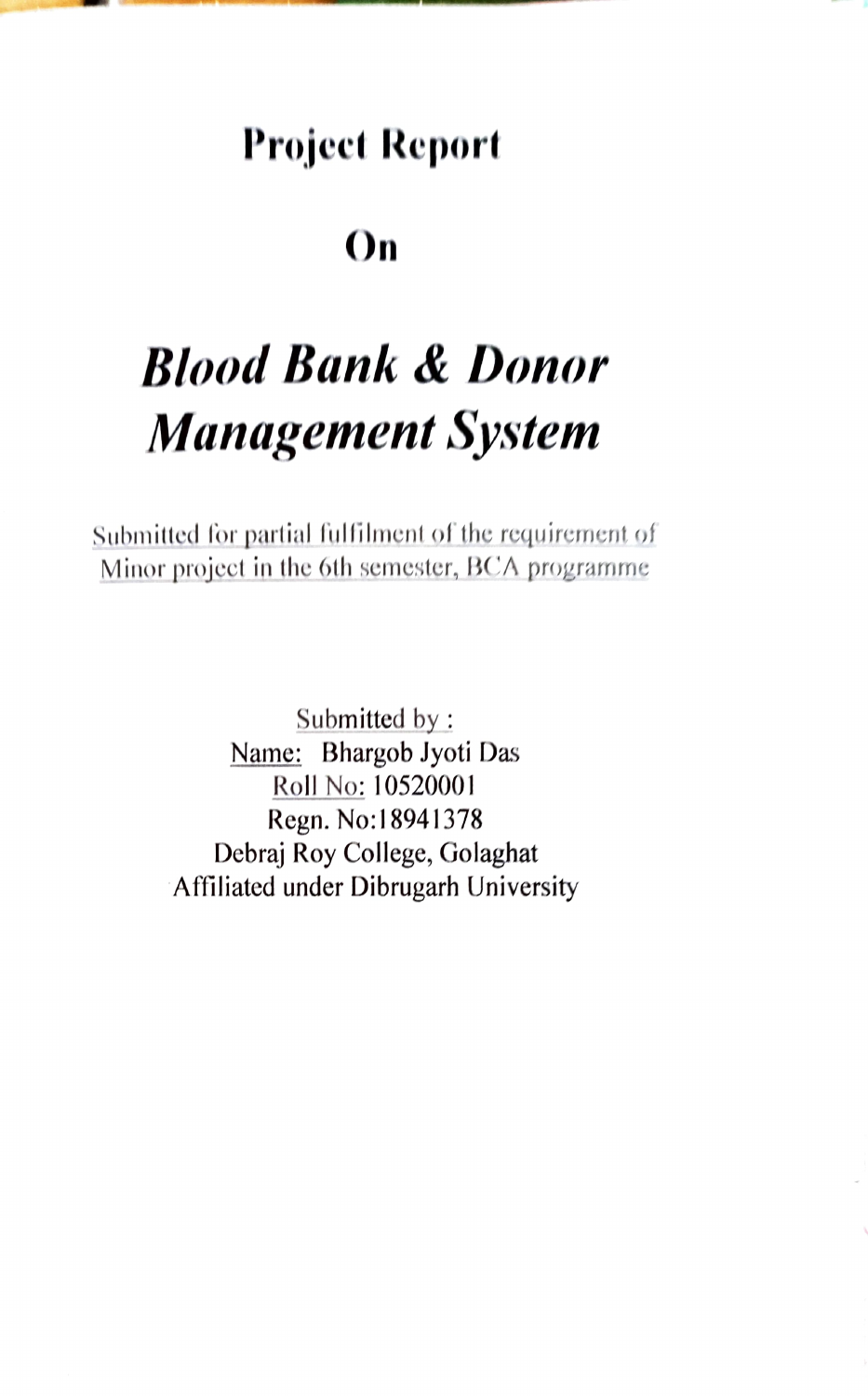# Project Report

# On

#### COVID19 Testing Management System

A Project Report submitted in partial fulfilment of the requirement of project in the 6<sup>th</sup> Semester for the award of the degree of

Bachelor of Computer Application (B.C.A)

Of

Dibrugarh University

Submitted by:

Name: Debasis Sundi

Roll No. :10520002

Study Centre: Debraj Roy College, Golaghat

Page| 1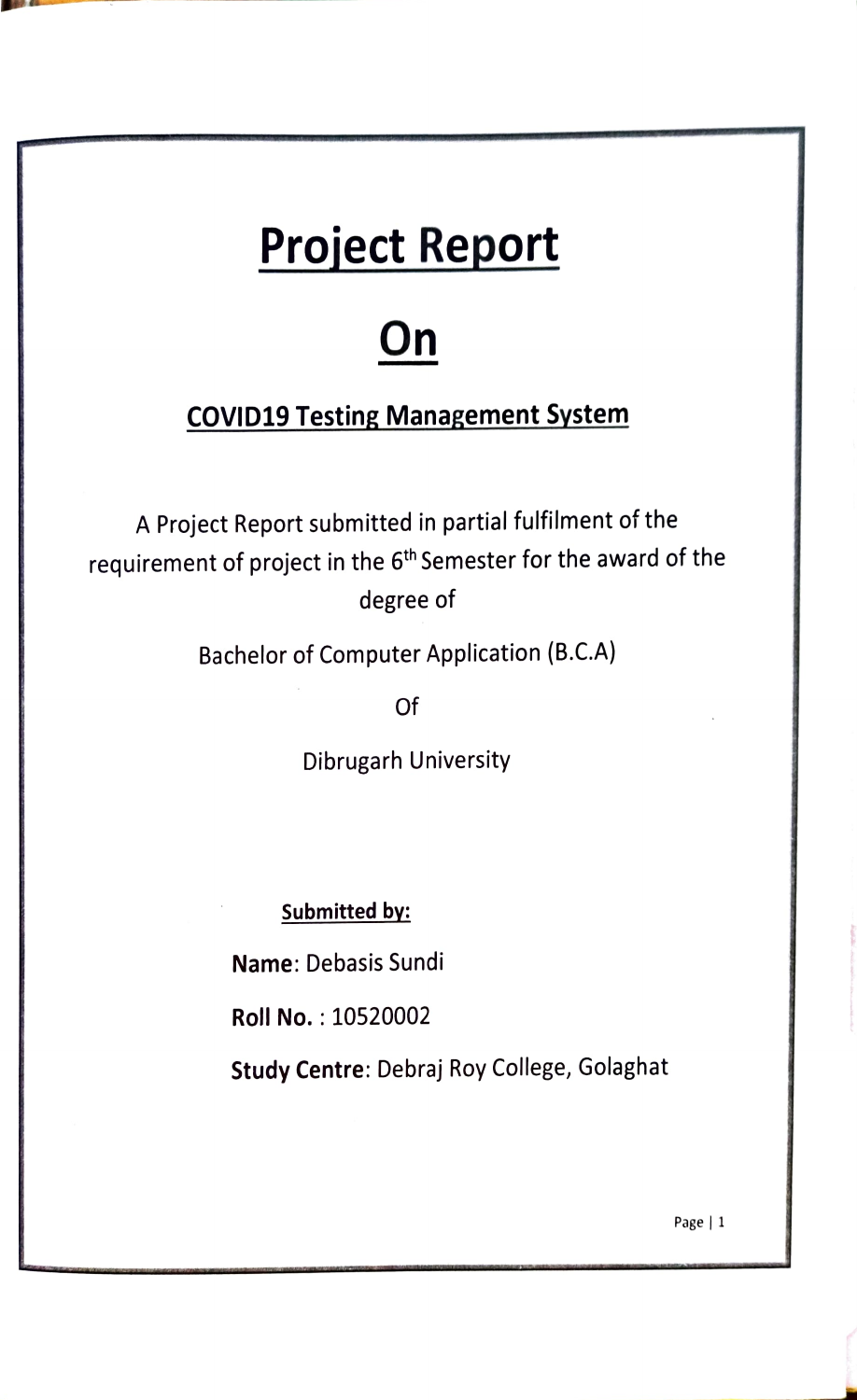## Project Report

### On

# Online voting & Management System

Submitted for partial fulfilment of the requirement of Major project in the 6th semester, BCA

Submitted by: Name: Himanshu Gogoi Roll No: 10520003

Regn. No: 18941380 Debraj Roy College, Golaghat Affiliated under Dibrugarh University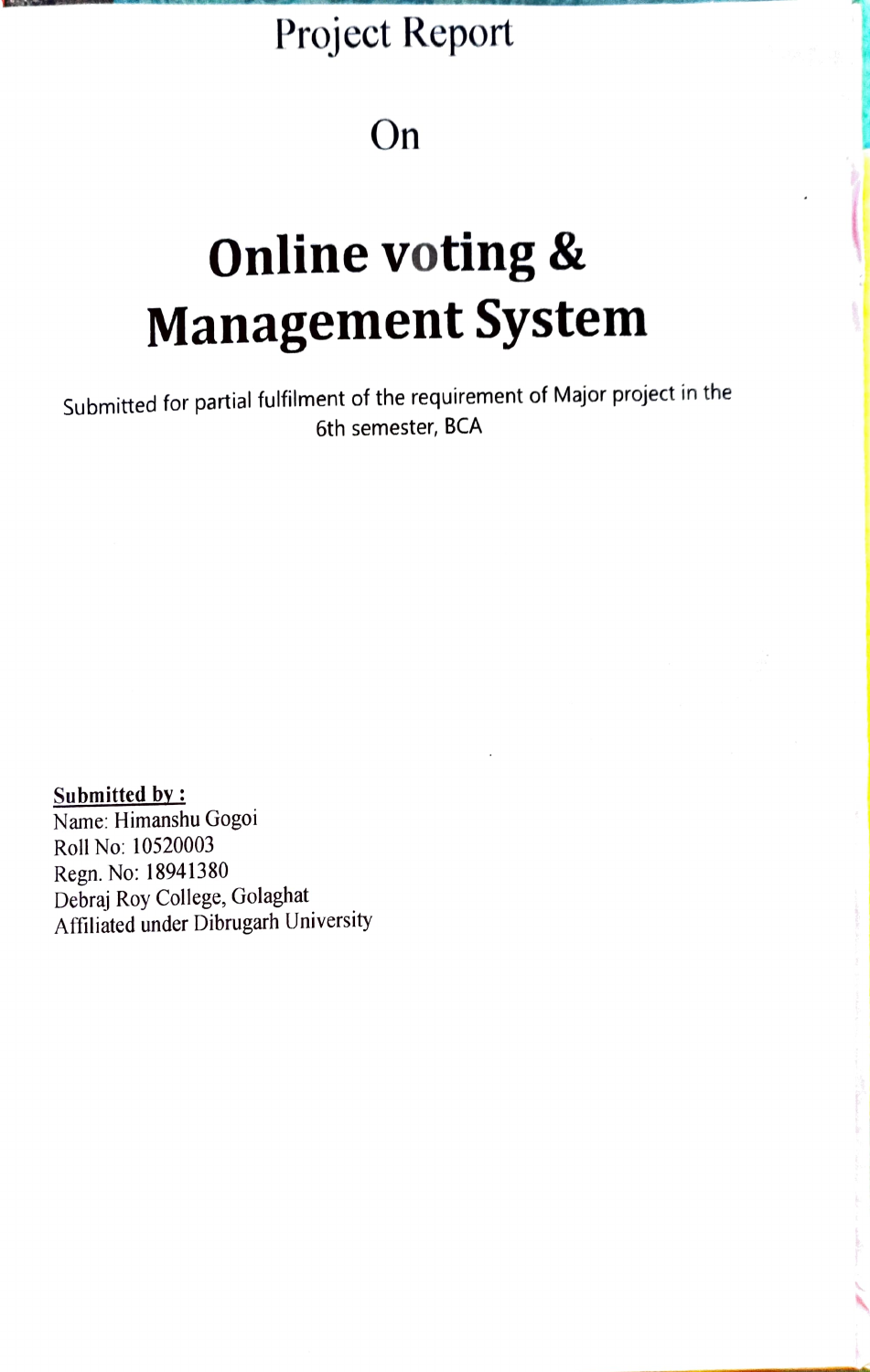#### A PROJECT REPORT

ON

#### Job Search Portal ( Naukri)

A Project Report submitted in partial fulfilment of tihe requirement of project in the 6<sup>th</sup> Semester for the award of the degree of

## Bachelor of Computer Application (B.C.A)

Of

#### Dibrugarh University

#### SUBMITTED BY:

Name: Jagdeep Singh Roll No. 10520004

Study Centre: Debraj Roy College, Golaghat

Page l1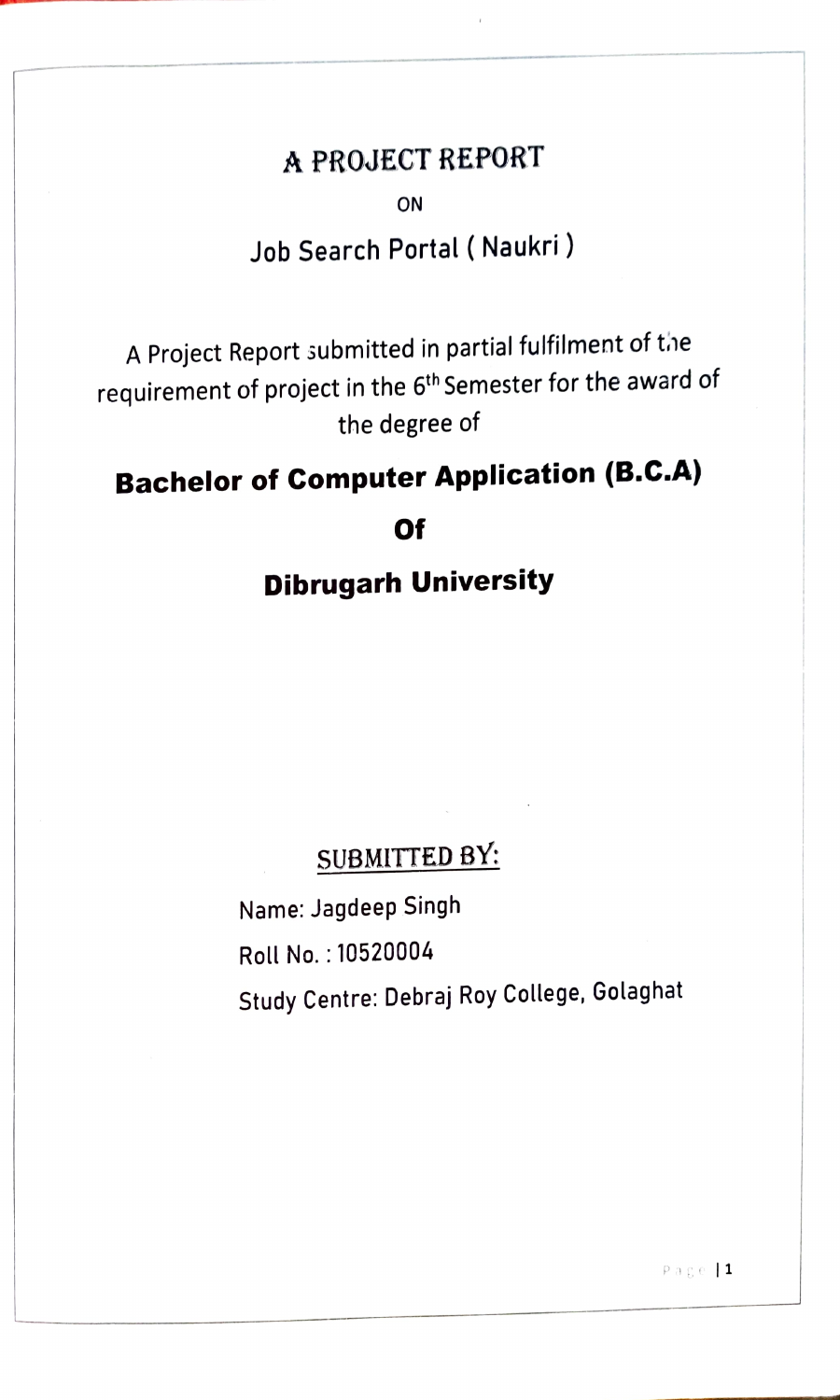# A PROJECT REPORT **ON** COLLEGE MANAGEMENT SYSTEM

Page l1

A Project Report submitted in partial fulfillment of the requirement of project in the  $6<sup>th</sup>$  Semester for the award of degree of

Bachelor in Computer Applications (B.C.A) in Dibrugarh **University** 

Submitted by:

Name: Yasin Alam

Regn No.: 18941387

Roll No.: 10520005

Study Center : Debraj Roy College, Golaghat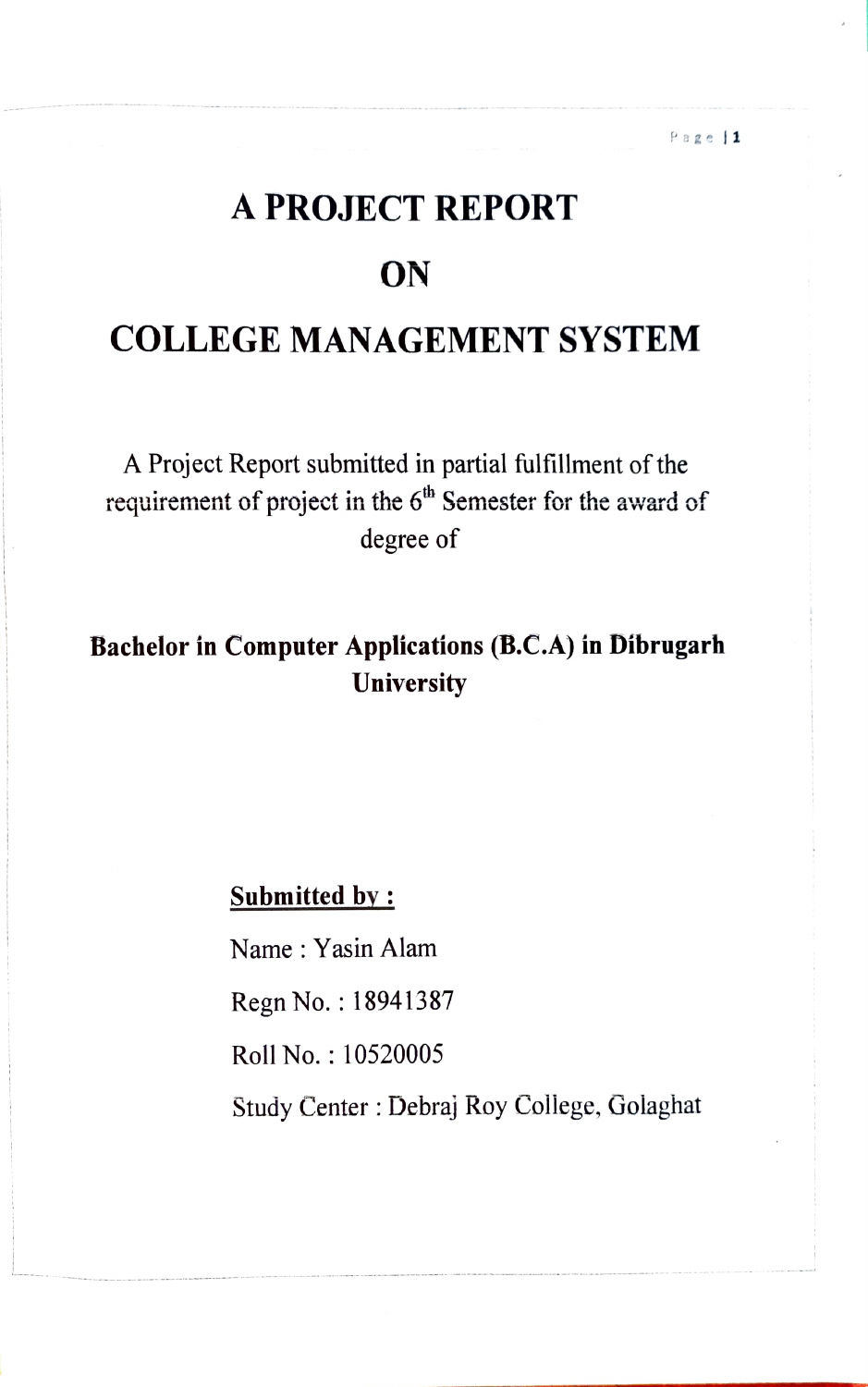## Project Report **On**

Online College Assignment System

SUBMITED BY

NAME: YUGANTA BASUMATARY Roll no: 10520006 Study centre: D.R college, Golaghat